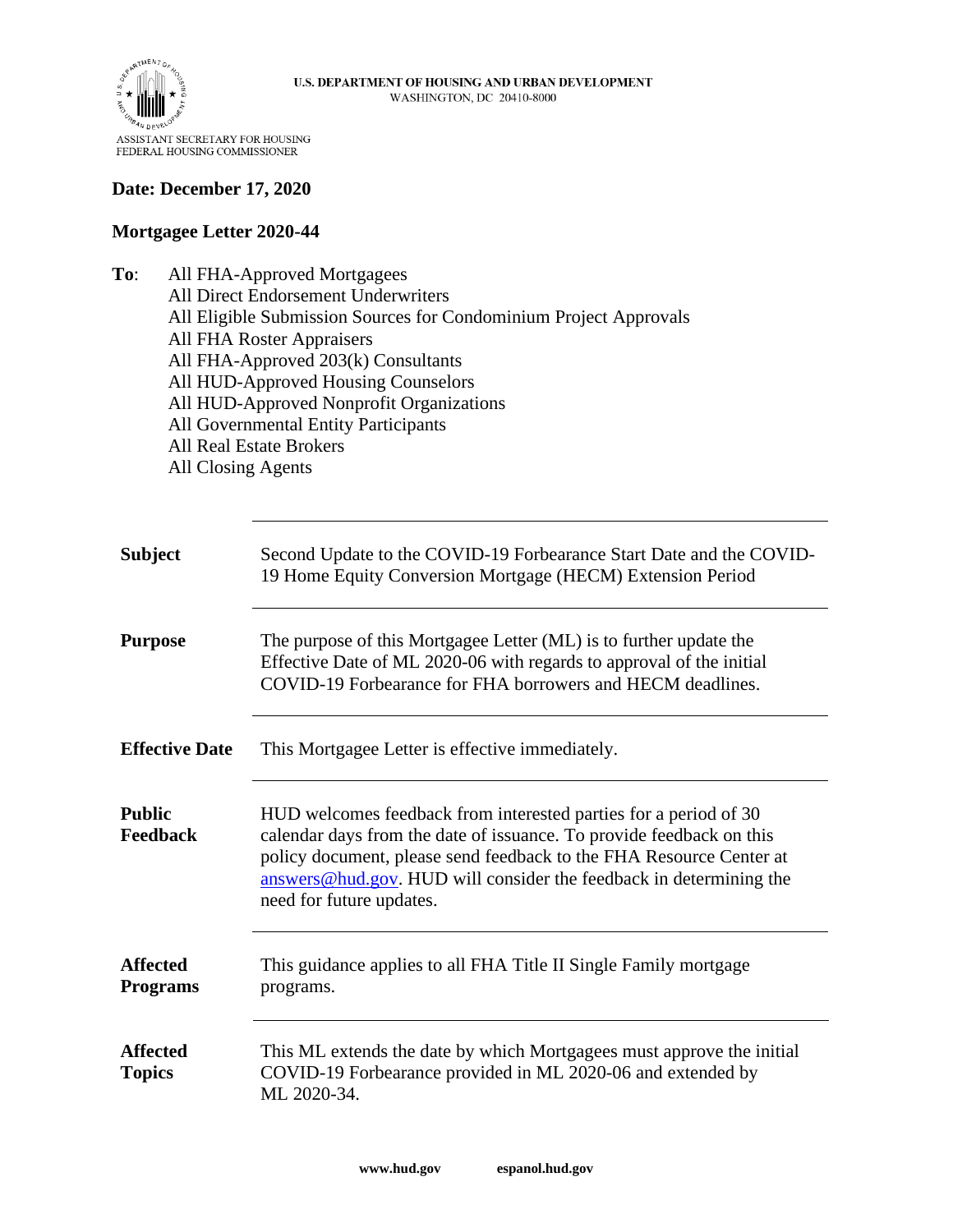This ML will also extend deadlines to HECM found in ML 2020-06 related to:

- Mortgagee Letter 2015-10, *Home Equity Conversion Mortgage (HECM) Due and Payable Policies*
- Mortgagee Letter 2015-11, *Loss Mitigation Guidance for Home Equity Conversion Mortgages (HECMs) in Default due to Unpaid Property Charges*
- 24 C.F.R. §206.125, *Acquisition and Sale of Properties* and §206.205, *Property Charges*

**Background** HUD is working to provide mortgagees and borrowers with Loss Mitigation Options due to the financial impacts of the COVID-19 pandemic. On April 1, 2020, HUD published ML 2020-06 which established the Forbearance for Borrowers Affected by the COVID-19 National Emergency (COVID-19 Forbearance), the COVID-19 Standalone Partial Claim, and an extension period for Home Equity Conversion Mortgages (HECM) affected by COVID-19. On July 8, 2020, HUD published ML 2020-22, which established additional COVID-19 Loss Mitigation Options for Borrowers after the COVID-19 Forbearance period. On August 8, 2020, the President issued an Executive Order to minimize, to the greatest extent possible, residential evictions and foreclosures during the ongoing COVID-19 national emergency, and for HUD to take action to promote the ability of renters and homeowners to avoid eviction or foreclosure resulting from financial hardships caused by COVID-19. On October 20, 2020, HUD recognized the need to extend the deadlines both for beginning a COVID-19 Forbearance and for HECM beyond the October 30, 2020 date provided in ML 2020-06 and issued ML 2020-34 extending the deadline to December 31, 2020. Due to the continued COVID-19 pandemic and the continued impacts on borrowers across the country, HUD recognizes a further need to extend this deadline.

> Through this ML, HUD is allowing mortgagees to approve FHAborrowers, impacted directly or indirectly by the COVID-19 pandemic, for an initial COVID-19 Forbearance through February 28, 2021. The means of communication regarding a COVID-19 Forbearance, and the terms of the COVID-19 Forbearance remain the same as established in MLs 2020-06 and 2020-22. Through this ML, HUD is also extending the deadlines associated with the due and payable dates for a HECM for HECM borrowers impacted by the COVID-19 pandemic.